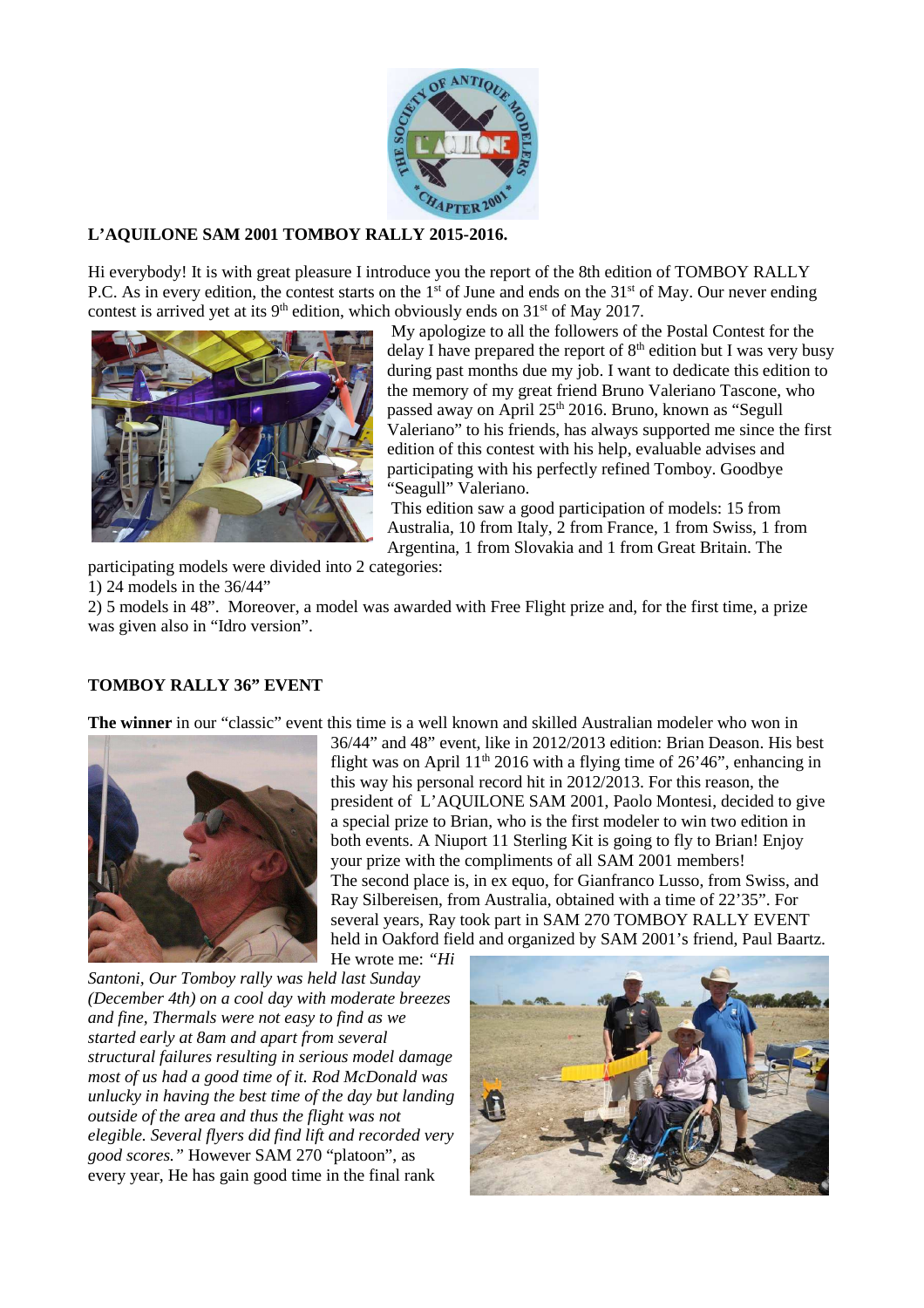like Rod Mc Donald placed 4<sup>th</sup> with a good 18'15" ( remember this is second attempts because He best time was not elegible for landing outside of the area) Greg Mc Lure  $5<sup>th</sup>$  place time 13'54"; Mike Butcher 9<sup>th</sup> place time 9'50"; Ian Dixon 10<sup>th</sup> place time 9'25"; Hans Van Leeuwen 15<sup>th</sup> place time 6'34" (44" IC powered): Chris Edwards 21th place time3'22"; Rod Mc Donald 22th place time 2'05" (EL powered) and Kavin Hoopper (no flight this time, but I am sure than next time You will be the best, OK?). Many Thanks to all, my Down under friends. And now talk about the other 2th placed, my friend Gianfranco Lusso. During





the months of 2015 winter, He had health problem due a wrong diagnosis by a doctor, which have make "out of order" Gianfranco up to April 2016 : So Gianfranco, just He have can do it, had carry on his Tomboy and have drove to Club Modeliste Pais de Gex – Francefor made annual attempts, were He have made your best flight. Dete Hasse, from Australia, has gained the 3th place, time 19'24", with his electric powered Tomboy; Dete write to me: Hi Curzio,  *Thank-you for thinking of me, and I send apologies for not corresponding sooner. I only did one flight with the Electric Tomboy 36" this year and felt it was not very good. Monday 7th March 2016 flew 19 min 24 sec. We have had a lot of windy weather this year, and* 

*so our flying opportunities have been limited.:"* . Instead it is a good time, Dete, not the best of ever, but a good time. Stephane Courvoisier from France,  $6<sup>th</sup>$  place time 12'25" is a member of CMPDP which He has always used RTF models for flying but a day , look at the Tomboy of Gianfranco Lusso, he have decided to build a model in the old fashioned way. I think he actually did a good job and I hope that Stephane will take part in TRPC the next years too.

Seventh placed is Pavel Rabec from Slovakia with a time of 12' 22". He flew on April 30TH 2016 in Mocenok airfield with a Cox 0.49 powered model. Pavel made two attempt with his pretty red and yellow Tomboy in a sunny day. Fortunately, he found strong thermals and, as the photo he sent me demonstrates, he needed even an "helper" to retrieve the model in the grass. Pavel, your dog is…GREAT!

The eleventh place goes to an old friend of the contest, Mike Walsh from Australia, with a time of 8'46". He took part in the contest with Jim Hardy, placed 19<sup>th</sup> (time 3'48"), both with IC powered model. Jim wrote me :" Curzio, I have to report a rather dismal result for our members in





the Calvert Radio Aero Modellers Society's entry in the Tomboy Rally. Despite the numbers increasing by 50% ( from 1 to 2 ) the flight times did not reflect such a dramatic increase. ENTRANTS : Mick Walsh AUS 29315, SAM 1788 member, Flight time 8 minutes 46 seconds. Timer W Hathaway. Jim Hardy AUS 9881 3 minutes 48 seconds; timer P Nightingale. Thanks for organising a most interesting competition." Thanks to you, Jim and welcome in Tomboy Rally PC. I hope you will have fun with our Tomboy Rally the next year too.

Now I want to give a special thanks to Bernard Deraudre from

France (placed  $16<sup>th</sup>$  scoring a time of 5'49"), who spread among French modelers ours contest with a special issue of his bulletin dedicated to OT modelers. Many Thanks Bernard from Gianfranco and Me. And now talking about of Italian participating in the competition. Giancarlo Di Chiara is the first in rank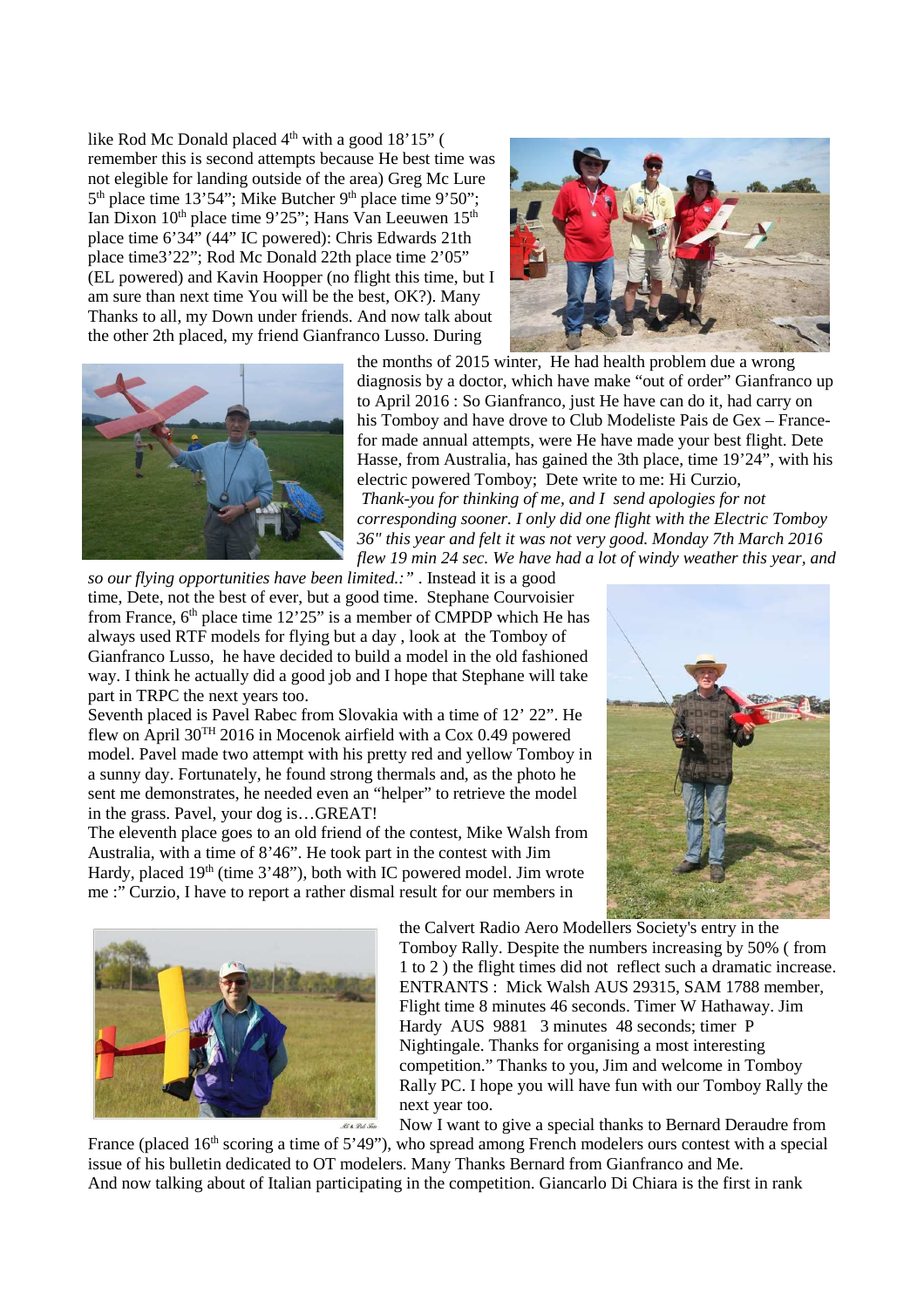

placed  $8<sup>th</sup>$  with a time of 11'30" gained during a F/F meeting held in Campo Felice (near l'Aquila) were was a helper of Giancarlo Wessely, placed  $12<sup>th</sup>$ , which he had took part at the meeting with his Lulu. Both have found the time to try some attempts with them electric powered Tomboy. Silvano Lustrati, placed 13<sup>th</sup>, Santoni Curzio, placed 14<sup>th</sup>, Ugo Baldari, placed 17<sup>th</sup>, Maurizio Sagnotti, placed 18<sup>th</sup>, Eros Cavallaro, placed 21th are the others in the rank. And nowt is the time to talking about a contestant whose all the other Italian competitor are proud; Simone Baldari. Simone is the son of Ugo. Simone, six years old, is a schoolboy of primary school, which has every showed a great interest of the father's hobby, and so Ugo have let taught to Him

to fly. Simone has showed a particular interest for the Tomboy of his father, which often have let fly Simone with his 36"ws,

powered Barbini B38 diesel. So I have thought of giving the Tomboy of my fried Valeriano Tascone, which is died some months ago, to Simone. I am sure then my friend Valeriano have smiled from the paradise, when Simone received the model. Go Simone, made this Tomboy fly high!!!!!



## **TOMBOY RALLY 48"**

Fortunately this edition saw a good participation of 48"ws entrants. I am so happy about it because I think that enlarged version of Tomboy is a great model, very stable and usable in most weather condition.



The winner of this edition is Brian Deason (time scored 37'08") to whom I want to give many compliments for his great result, although it was not his best score in this event. In fact, Brian won 48" ws event in 2012-2013 edition with a time of 41'29". Second placed is Les Davis (time scored 18'34"), another Australian model and Tomboy Rally's friend, who tried to surpass "Superman" Brian, anyway without success. Good luck for the next edition Les! Third place goes to Ian Dixon, from Australia too. Ian participated in 48"ws event for the first time. He

made his attempt in Oakford event with no good weather conditions. However, I hope Ian will keep using the enlarged version too.

Fourth placed is Giancarlo Di Ciara, from Italy with a time of 7'31" and then fifth placed Santoni Curzio 6'48". All the contestants have used electric powered models.

#### **DAVID BAKER F.F.SPECIAL PRIZE**



For the second time The David Baker Prize, reserved for F/F IC powered 36"Tomboy, was won by John Andrews, great F/F modeler an New Clarion Editor. He flew during Sunday Meeting held on May  $15<sup>th</sup>$  2016, where he participated also in Mini-vintage event with his "Pinocchio". John had gained a time of 3'30" "Not too good I'm afraid as model was damaged before I could do better" wrote me John because his 16 year old Tomboy was seriously damaged landing during the second flight. The prize of this year is a kit of "Ascender". Many Thanks John. This edition I have take part in F/F event during the annual meeting of Tomboy Rally held near Rome May, 21th 2016 with time of 2'40", where I have used the oldest of the two Tomboy of my friend Valeriano Tascone. Whereas was a sunny morning I decided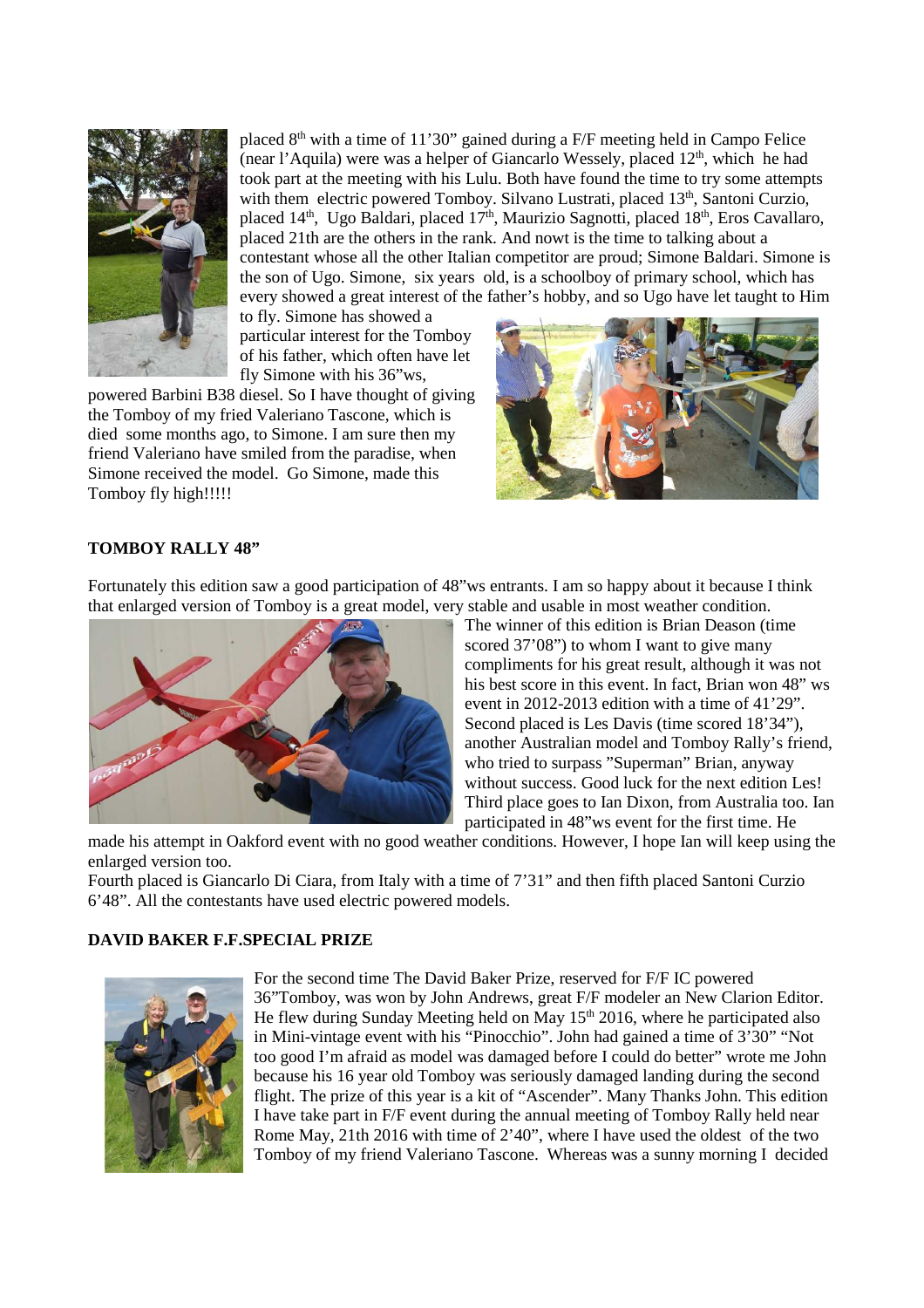of switch off the radio, I filled the tank of 0.75 Mills Irvine and to leave the model, nose in the wind. The Tomboy was flying steady, turning slightly on left, landed, no damage, on the grass. Sincerely, those flight was been the best flight of this year; Many Thanks, Valeriano.

#### **SPECIAL PRIZE VIC SMEED**



Horacio Banus, from Argentina, is the first winner of VIC SMEED Special Price, reserved for rise of water model. This special prize was suggested directly by Vic Smeed to Gianfranco Lusso and me. Horacio has posted on YouTube a video called "Tomboy, primier despegue desde el agua" (https://youtu.be/2WrDwLiOdd0) in

which he showed his flight with Tomboy idro. Unfortunately, the flight was not perfect due a not correct CG check. However he deserved the Special Prize Vic Smeed, a t-shirt with the SAM 2001 logo on the front. Your prize

was sent last week, so it is going to arrive! Bravo Horacio. I hope you will take part in Tomboy Rally next year too.



#### **A SPECIAL WISH**



I want to thank our friends of S.I.G. of M.F.N.Z., from New Zealand, who are organizing a Tomboy Postal Contest too, which is open to any modelers who is a member of a foreign Country's recognized club. The contest is for 36"ws version only, divided into IC and electric classes. The rules we applied are the same of SAM 2001 Tomboy Rally in IC class, instead it is only allowed 360 mah-2s battery in Electric class. Your best time flight from 1/1/2016 up to 31/12/2016 must be submitted by e-mail to Allen Teal at allen@tealcare.org. or Wayne Cartwright.

Finally, as every year, I would like to give a warm thank you to all Tomboy Rally friends who took part



in this edition and also to who could not attend the contest this year, such as: Stewart Mason, Mick Walsh, Graham Main, Manuel Rojo, Bob Slater, Zdenek Slapnicka and Mark Venter. Good luck to all of you and have fun with SAM 2001 TOMBOY RALLY.

Gianfranco Lusso and Curzio Santoni

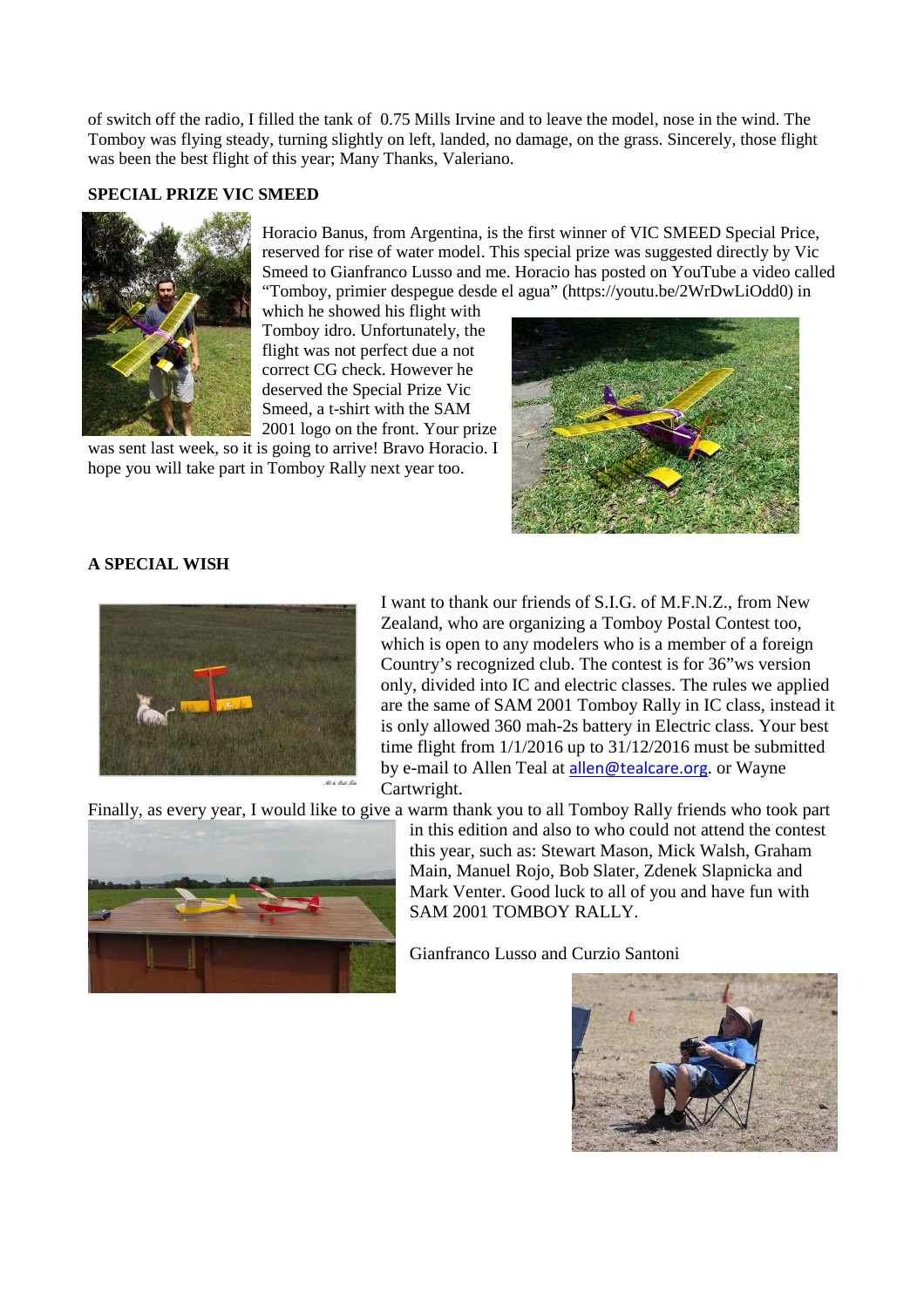# **CLASSIFICA 36"**

| <b>CONCORRENTE</b>        | NAZIONE EL/IC    |             | Classifica |
|---------------------------|------------------|-------------|------------|
| <b>BRIAN DEASON</b>       | <b>AUSTRALIA</b> | EL          | 26,46      |
| <b>RAY SILBEREISEN</b>    | <b>AUSTRALIA</b> | EL          | 22,35      |
| <b>GIANFRANCO LUSSO</b>   | <b>SWISS</b>     | EL          | 22,35      |
| <b>DETE HASSE</b>         | <b>AUSTRALIA</b> | EL          | 19,24      |
| ROD MC DONALD             | <b>AUSTRALIA</b> | EL          | 18,15      |
| <b>GREG MCLURE</b>        | <b>AUSTRALIA</b> | IC          | 13,54      |
| STEPHANE COURVOISIER      | <b>FRANCE</b>    | EL          | 12,25      |
| <b>PAVEL RABEC</b>        | <b>SLOVAKIA</b>  | IC          | 12,22      |
| <b>GIANCARLO DICHIARA</b> | <b>ITALIA</b>    | EL          | 11,33      |
| <b>MIKE BUTCHER</b>       | <b>AUSTRALIA</b> | EL          | 9,50       |
| <b>IAN DIXON</b>          | <b>AUSTRALIA</b> | IC          | 9,25       |
| <b>MICK WALSH</b>         | <b>AUSTRALIA</b> | IC          | 8,46       |
| <b>GIANCARLO WESSELY</b>  | <b>ITALIA</b>    | EL          | 8,25       |
| <b>SILVANO LUSTRATI</b>   | <b>ITALIA</b>    | EL          | 8,09       |
| <b>CURZIO SANTONI</b>     | <b>ITALIA</b>    | IC          | 7,35       |
| <b>HANS VAN LEEUWEN</b>   | <b>AUSTRALIA</b> | <b>IC44</b> | 6,34       |
| <b>BERNARD DERAUDRE</b>   | <b>FRANCE</b>    | EL          | 5,49       |
| <b>UGO BALDARI</b>        | <b>ITALIA</b>    | IC          | 4,15       |
| <b>MAURIZIO SAGNOTTI</b>  | <b>ITALIA</b>    | EL          | 4,13       |
| <b>JIM HARDY</b>          | <b>AUSTRALIA</b> | IC          | 3,48       |
| <b>EROS CAVALLARO</b>     | <b>ITALIA</b>    | <b>EL</b>   | 3,30       |
| <b>CHRIS EDWARDS</b>      | <b>AUSTRALIA</b> | EL          | 3,22       |
| <b>SIMONE BALDARI</b>     | <b>ITALIA</b>    | IC          | 2,30       |
| ROD MC DONALD             | <b>AUSTRALIA</b> | IC          | 2,05       |

# **CLASSIFICA 48"**

| <b>CONCORRENTE</b>         | NAZIONE EL/IC    |            | Classifica |
|----------------------------|------------------|------------|------------|
| <b>BRIAN DEASON</b>        | <b>AUSTRALIA</b> | <b>SRE</b> | 37,08      |
| <b>LES DAVIS</b>           | <b>AUSTRALIA</b> | <b>SRE</b> | 18,34      |
| <b>IAN DIXON</b>           | <b>AUSTRALIA</b> | <b>SRE</b> | 10.1       |
| <b>GIANFRANCO DICHIARA</b> | <b>ITALIA</b>    | <b>SRE</b> | 7,31       |
| <b>SANTONI CURZIO</b>      | <b>ITALIA</b>    | <b>SRE</b> | 6,48       |
| <b>SANTONI CURZIO</b>      | ITALIA           | <b>SRI</b> |            |